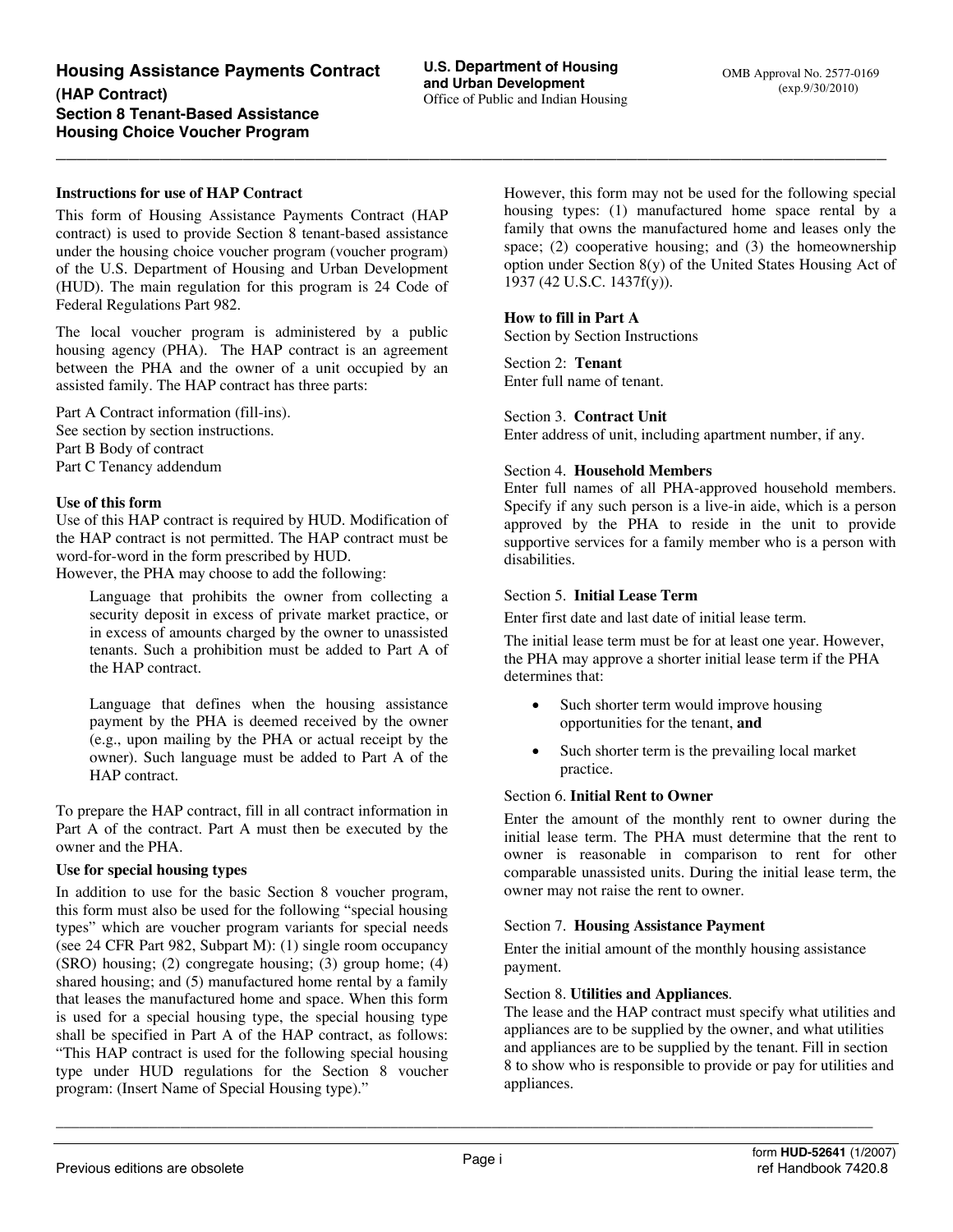\_\_\_\_\_\_\_\_\_\_\_\_\_\_\_\_\_\_\_\_\_\_\_\_\_\_\_\_\_\_\_\_\_\_\_\_\_\_\_\_\_\_\_\_\_\_\_\_\_\_\_\_\_\_\_\_\_\_\_\_\_\_\_\_\_\_\_\_\_\_\_\_\_\_\_\_\_\_\_\_\_\_\_\_\_\_\_\_

## Part A of the HAP Contract: Contract Information

(To prepare the contract, fill out all contract information in Part A.)

#### 1. **Contents of Contract**

This HAP contract has three parts: Part A: Contract Information

Part B: Body of Contract

Part C: Tenancy Addendum

#### 2. **Tenant**

#### 3. **Contract Unit**

#### 4. **Household**

The following persons may reside in the unit. Other persons may not be added to the household without prior written approval of the owner and the PHA.

#### 5. **Initial Lease Term**

The initial lease term begins on (mm/dd/yyyy): \_\_\_\_\_\_\_\_\_\_\_\_\_\_\_\_\_\_\_\_\_\_\_\_\_\_\_\_\_\_

The initial lease term ends on (mm/dd/yyyy): \_\_\_\_\_\_\_\_\_\_\_\_\_\_\_\_\_\_\_\_\_\_\_\_\_\_\_\_\_\_\_\_

#### 6. **Initial Rent to Owner**

The initial rent to owner is: \$ During the initial lease term, the owner may not raise the rent to owner.

#### 7. **Initial Housing Assistance Payment**

The HAP contract term commences on the first day of the initial lease term. At the beginning of the HAP contract term, the amount of the housing assistance payment by the PHA to the owner is \$ \_\_\_\_\_\_\_\_\_\_\_\_\_\_\_\_\_\_ per month. The amount of the monthly housing assistance payment by the PHA to the owner is subject to change during the HAP contract term in accordance with HUD requirements.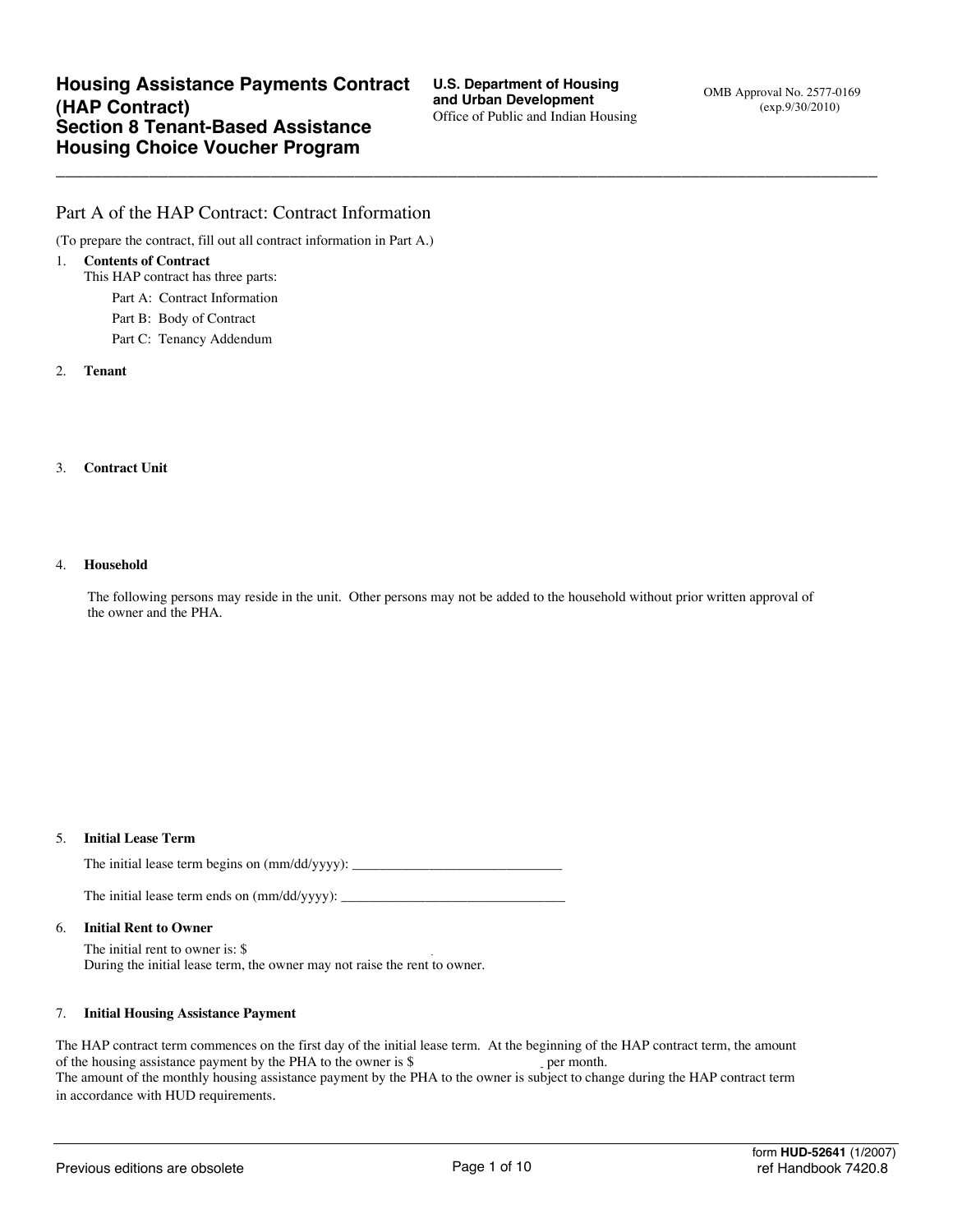#### \_\_\_\_\_\_\_\_\_\_\_\_\_\_\_\_\_\_\_\_\_\_\_\_\_\_\_\_\_\_\_\_\_\_\_\_\_\_\_\_\_\_\_\_\_\_\_\_\_\_\_\_\_\_\_\_\_\_\_\_\_\_\_\_\_\_\_\_\_\_\_\_\_\_\_\_\_\_\_\_\_\_\_\_\_\_\_\_\_\_\_\_\_\_\_\_\_\_\_\_\_\_\_\_\_\_\_ 8. **Utilities and Appliances**

The owner shall provide or pay for the utilities and appliances indicated below by an "**O**". The tenant shall provide or pay for the utilities and appliances indicated below by a "**T**". Unless otherwise specified below, the owner shall pay for all utilities and appliances provided by the owner.

| Item                                               | below by a "1". Unless otherwise specified below, the owner shall pay for all utilities and appliances provided by the owner.<br>Specify fuel type |                   |                   |                                           | Provided by | Paid by |  |
|----------------------------------------------------|----------------------------------------------------------------------------------------------------------------------------------------------------|-------------------|-------------------|-------------------------------------------|-------------|---------|--|
| Heating                                            | Natural gas                                                                                                                                        | Bottle gas        | □ Oil or Electric | Coal or Other                             |             |         |  |
| Cooking                                            | $\Box$ Natural gas                                                                                                                                 | Bottle gas        | □ Oil or Electric | Coal or Other                             |             |         |  |
| Water Heating                                      | $\Box$ Natural gas                                                                                                                                 | $\Box$ Bottle gas | □ Oil or Electric | Coal or Other                             |             |         |  |
| Other Electric                                     |                                                                                                                                                    |                   |                   |                                           |             |         |  |
| Water                                              |                                                                                                                                                    |                   |                   |                                           |             |         |  |
| Sewer                                              |                                                                                                                                                    |                   |                   |                                           |             |         |  |
| <b>Trash Collection</b>                            |                                                                                                                                                    |                   |                   |                                           |             |         |  |
| Air Conditioning                                   |                                                                                                                                                    |                   |                   |                                           |             |         |  |
| Refrigerator                                       |                                                                                                                                                    |                   |                   |                                           |             |         |  |
| Range/Microwave                                    |                                                                                                                                                    |                   |                   |                                           |             |         |  |
| Other (specify)                                    |                                                                                                                                                    |                   |                   |                                           |             |         |  |
| <b>Signatures:</b><br><b>Public Housing Agency</b> |                                                                                                                                                    | Owner             |                   |                                           |             |         |  |
| Print or Type Name of PHA                          |                                                                                                                                                    |                   |                   | Print or Type Name of Owner               |             |         |  |
| Signature                                          |                                                                                                                                                    |                   | Signature         |                                           |             |         |  |
| Print or Type Name and Title of Signatory          |                                                                                                                                                    |                   |                   | Print or Type Name and Title of Signatory |             |         |  |
| Date (mm/dd/yyyy)                                  |                                                                                                                                                    |                   |                   | Date (mm/dd/yyyy)                         |             |         |  |
| <b>Mail Payments to:</b>                           |                                                                                                                                                    |                   |                   |                                           |             |         |  |

Name

\_\_\_\_\_\_\_\_\_\_\_\_\_\_\_\_\_\_\_\_\_\_\_\_\_\_\_\_\_\_\_\_\_\_\_\_\_\_\_\_\_\_\_\_\_\_\_\_\_\_\_\_\_\_\_\_\_\_\_\_\_\_\_\_\_\_\_\_\_\_ Address (street, city, State, Zip)



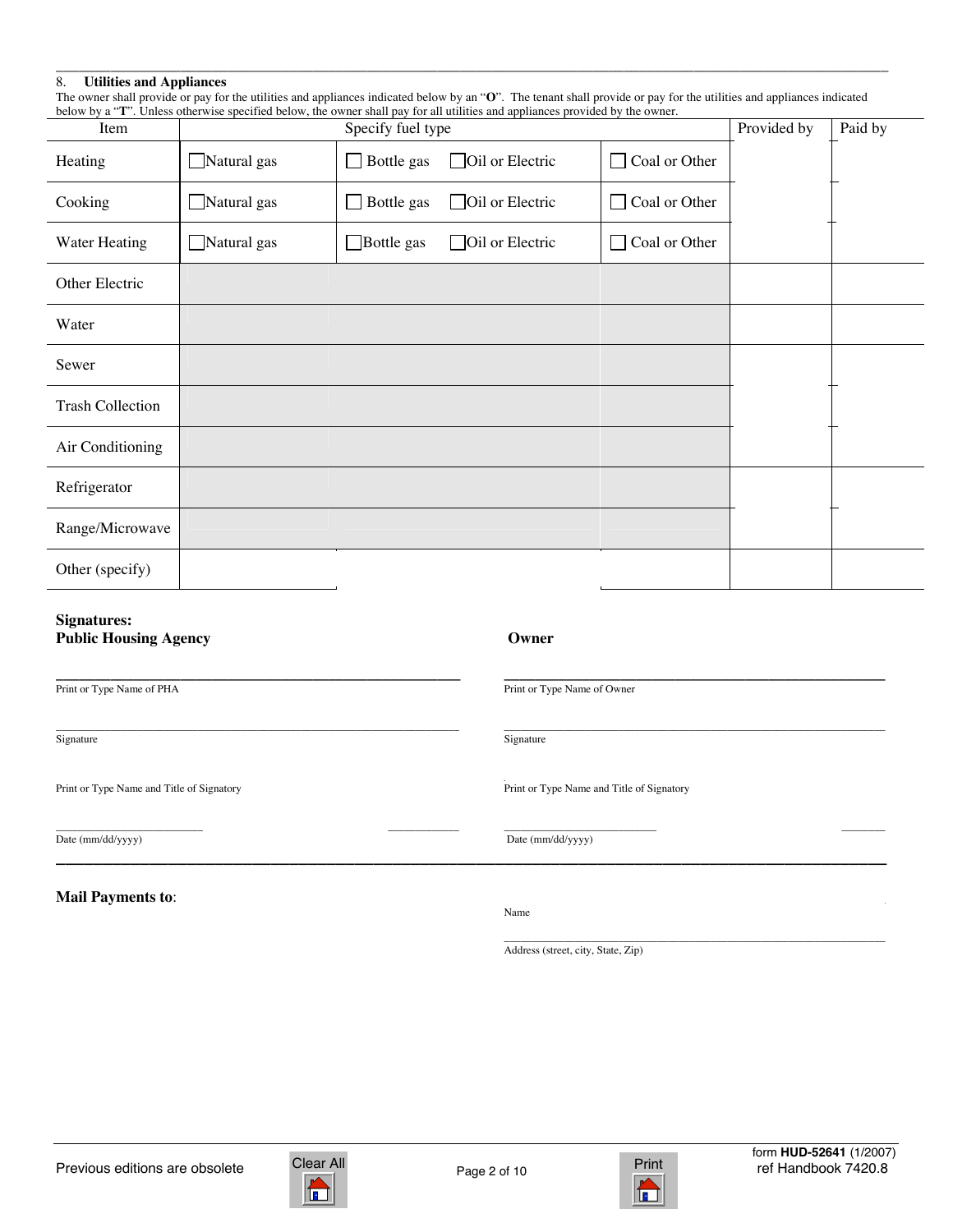\_\_\_\_\_\_\_\_\_\_\_\_\_\_\_\_\_\_\_\_\_\_\_\_\_\_\_\_\_\_\_\_\_\_\_\_\_\_\_\_\_\_\_\_\_\_\_\_\_\_\_\_\_\_\_\_\_\_\_\_\_\_\_\_\_\_\_\_\_\_\_\_\_\_\_

# **Part B of HAP Contract: Body of Contract**

#### 1. **Purpose**

- a. This is a HAP contract between the PHA and the owner. The HAP contract is entered to provide assistance for the family under the Section 8 voucher program (see HUD program regulations at 24 Code of Federal Regulations Part 982).
- b. The HAP contract only applies to the household and contract unit specified in Part A of the HAP contract.
- c. During the HAP contract term, the PHA will pay housing assistance payments to the owner in accordance with the HAP contract.
- d. The family will reside in the contract unit with assistance under the Section 8 voucher program. The housing assistance payments by the PHA assist the tenant to lease the contract unit from the owner for occupancy by the family.

#### 2. **Lease of Contract Unit**

- The owner has leased the contract unit to the tenant for occupancy by the family with assistance under the Section 8 voucher program.
- b. The PHA has approved leasing of the unit in accordance with requirements of the Section 8 voucher program.
- c. The lease for the contract unit must include wordfor-word all provisions of the tenancy addendum required by HUD (Part C of the HAP contract).
- d. The owner certifies that:
	- (1) The owner and the tenant have entered into a lease of the contract unit that includes all provisions of the tenancy addendum.
	- (2) The lease is in a standard form that is used in the locality by the owner and that is generally used for other unassisted tenants in the premises.
	- (3) The lease is consistent with State and local law.
- e. The owner is responsible for screening the family's behavior or suitability for tenancy. The PHA is not responsible for such screening. The PHA has no liability or responsibility to the owner or other persons for the family's behavior or the family's conduct in tenancy.

#### 3. **Maintenance, Utilities, and Other Services**

- a. The owner must maintain the contract unit and premises in accordance with the housing quality standards (HOS).
- b. The owner must provide all utilities needed to comply with the HQS.
- c. If the owner does not maintain the contract unit in accordance with the HQS, or fails to provide all utilities needed to comply with the HQS, the PHA may exercise any available remedies. PHA remedies

for such breach include recovery of overpayments, suspension of housing assistance payments, abatement or other reduction of housing assistance payments, termination of housing assistance payments, and termination of the HAP contract. The PHA may not exercise such remedies against the owner because of an HQS breach for which the family is responsible, and that is not caused by the owner.

- d. The PHA shall not make any housing assistance payments if the contract unit does not meet the HQS, unless the owner corrects the defect within the period specified by the PHA and the PHA verifies the correction. If a defect is life threatening, the owner must correct the defect within no more than 24 hours. For other defects, the owner must correct the defect within the period specified by the PHA.
- e. The PHA may inspect the contract unit and premises at such times as the PHA determines necessary, to ensure that the unit is in accordance with the HQS.
- f. The PHA must notify the owner of any HQS defects shown by the inspection.
- g. The owner must provide all housing services as agreed to in the lease.

#### 4. **Term of HAP Contract**

- a. **Relation to lease term**. The term of the HAP contract begins on the first day of the initial term of the lease, and terminates on the last day of the term of the lease (including the initial lease term and any extensions).
- b. When HAP contract terminates.
	- (1) The HAP contract terminates automatically if the lease is terminated by the owner or the tenant.
	- (2) The PHA may terminate program assistance for the family for any grounds authorized in accordance with HUD requirements. If the PHA terminates program assistance for the family, the HAP contract terminates automatically.
	- (3) If the family moves from the contract unit, the HAP contract terminates automatically.
	- (4) The HAP contract terminates automatically 180 calendar days after the last housing assistance payment to the owner.
	- (5) The PHA may terminate the HAP contract if the PHA determines, in accordance with HUD requirements, that available program funding is not sufficient to support continued assistance for families in the program.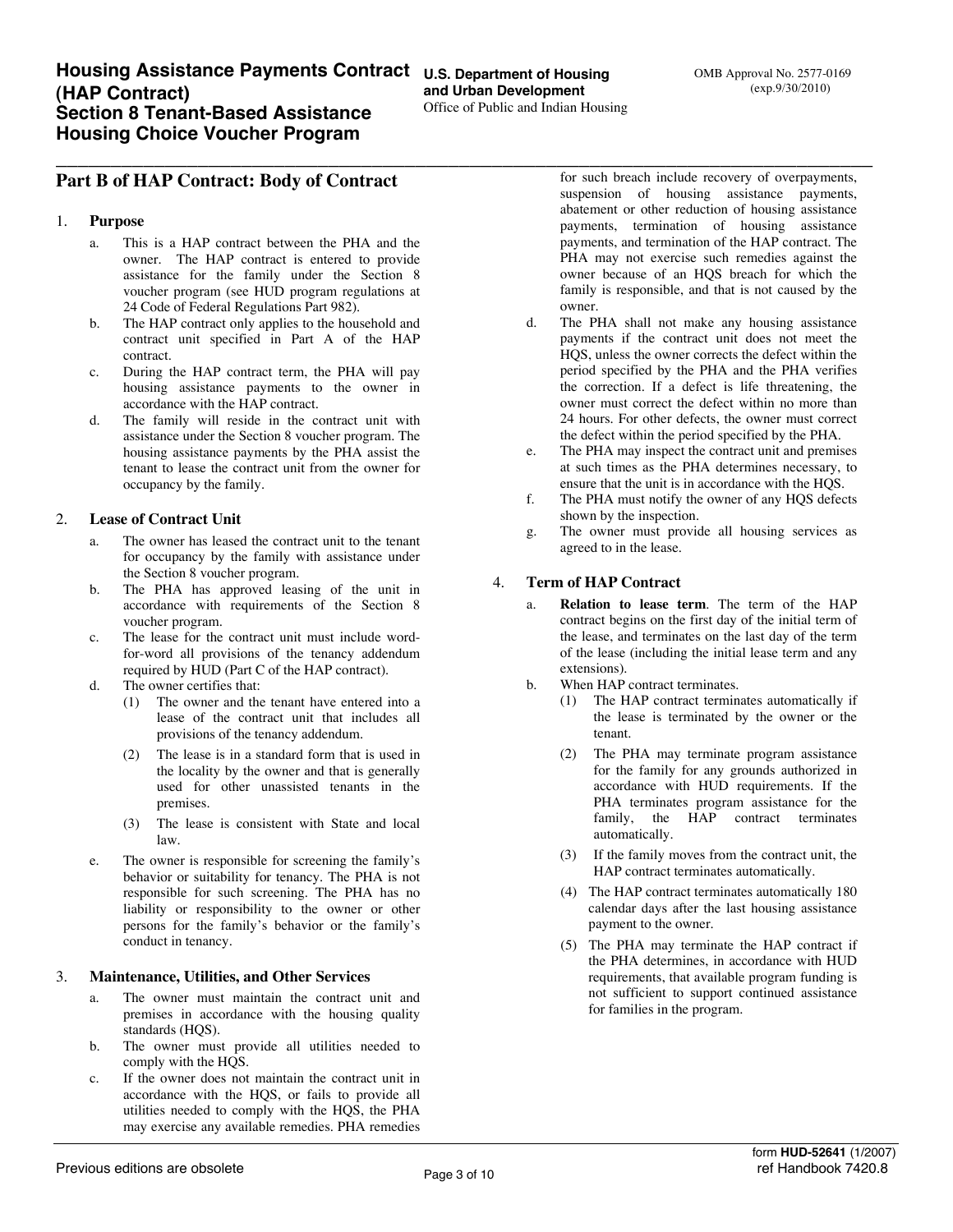- (6) The PHA may terminate the HAP contract if the PHA determines that the contract unit does not provide adequate space in accordance with the HQS because of an increase in family size or a change in family composition.
- (7) If the family breaks up, the PHA may terminate the HAP contract, or may continue housing assistance payments on behalf of family members who remain in the contract unit.
- (8) The PHA may terminate the HAP contract if the PHA determines that the unit does not meet all requirements of the HQS, or determines that the owner has otherwise breached the HAP contract.

## 5. **Provision and Payment for Utilities and Appliances**

- a. The lease must specify what utilities are to be provided or paid by the owner or the tenant.
- b. The lease must specify what appliances are to be provided or paid by the owner or the tenant.
- c. Part A of the HAP contract specifies what utilities and appliances are to be provided or paid by the owner or the tenant. The lease shall be consistent with the HAP contract.

#### 6. **Rent to Owner: Reasonable Rent**

- a. During the HAP contract term, the rent to owner may at no time exceed the reasonable rent for the contract unit as most recently determined or redetermined by the PHA in accordance with HUD requirements.
- b. The PHA must determine whether the rent to owner is reasonable in comparison to rent for other comparable unassisted units. To make this determination, the PHA must consider:
	- (1) The location, quality, size, unit type, and age of the contract unit; and
	- (2) Any amenities, housing services, maintenance and utilities provided and paid by the owner.
- c. The PHA must redetermine the reasonable rent when required in accordance with HUD requirements. The PHA may redetermine the reasonable rent at any time.
- d. During the HAP contract term, the rent to owner may not exceed rent charged by the owner for comparable unassisted units in the premises. The owner must give the PHA any information requested by the PHA on rents charged by the owner for other units in the premises or elsewhere.

## 7. **PHA Payment to Owner**

- a. When paid
	- (1) During the term of the HAP contract, the PHA must make monthly housing assistance payments to the owner on behalf of the family at the beginning of each month.
	- (2) The PHA must pay housing assistance payments promptly when due to the owner.
	- (3) If housing assistance payments are not paid promptly when due after the first two calendar months of the HAP contract term, the PHA shall pay the owner penalties in accordance with generally accepted practices and law, as applicable in the local housing market, governing

penalties for late payment by a tenant. However, the PHA shall not be obligated to pay any late payment penalty if HUD determines that late payment by the PHA is due to factors beyond the PHA's control. Moreover, the PHA shall not be obligated to pay any late payment penalty if housing assistance payments by the PHA are delayed or denied as a remedy for owner breach of the HAP contract (including any of the following PHA remedies: recovery of overpayments, suspension of housing assistance payments, abatement or reduction of housing assistance payments, termination of housing assistance payments and termination of the contract).

- (4) Housing assistance payments shall only be paid to the owner while the family is residing in the contract unit during the term of the HAP contract. The PHA shall not pay a housing assistance payment to the owner for any month after the month when the family moves out.
- b. **Owner compliance with HAP contract**. Unless the owner has complied with all provisions of the HAP contract, the owner does not have a right to receive housing assistance payments under the HAP contract.

## c. **Amount of PHA payment to owner**

- (1) The amount of the monthly PHA housing assistance payment to the owner shall be determined by the PHA in accordance with HUD requirements for a tenancy under the voucher program.
- (2) The amount of the PHA housing assistance payment is subject to change during the HAP contract term in accordance with HUD requirements. The PHA must notify the family and the owner of any changes in the amount of the housing assistance payment.
- (3) The housing assistance payment for the first month of the HAP contract term shall be prorated for a partial month.
- d. **Application of payment**. The monthly housing assistance payment shall be credited against the monthly rent to owner for the contract unit.
- e. **Limit of PHA responsibility**.
	- (1) The PHA is only responsible for making housing assistance payments to the owner in accordance with the HAP contract and HUD requirements for a tenancy under the voucher program.
	- (2) The PHA shall not pay any portion of the rent to owner in excess of the housing assistance payment. The PHA shall not pay any other claim by the owner against the family.
- f. **Overpayment to owner**. If the PHA determines that the owner is not entitled to the housing assistance payment or any part of it, the PHA, in addition to other remedies, may deduct the amount of the overpayment from any amounts due the owner (including amounts due under any other Section 8 assistance contract).

## 8. **Owner Certification**

During the term of this contract, the owner certifies that:

a. The owner is maintaining the contract unit and premises in accordance with the HQS.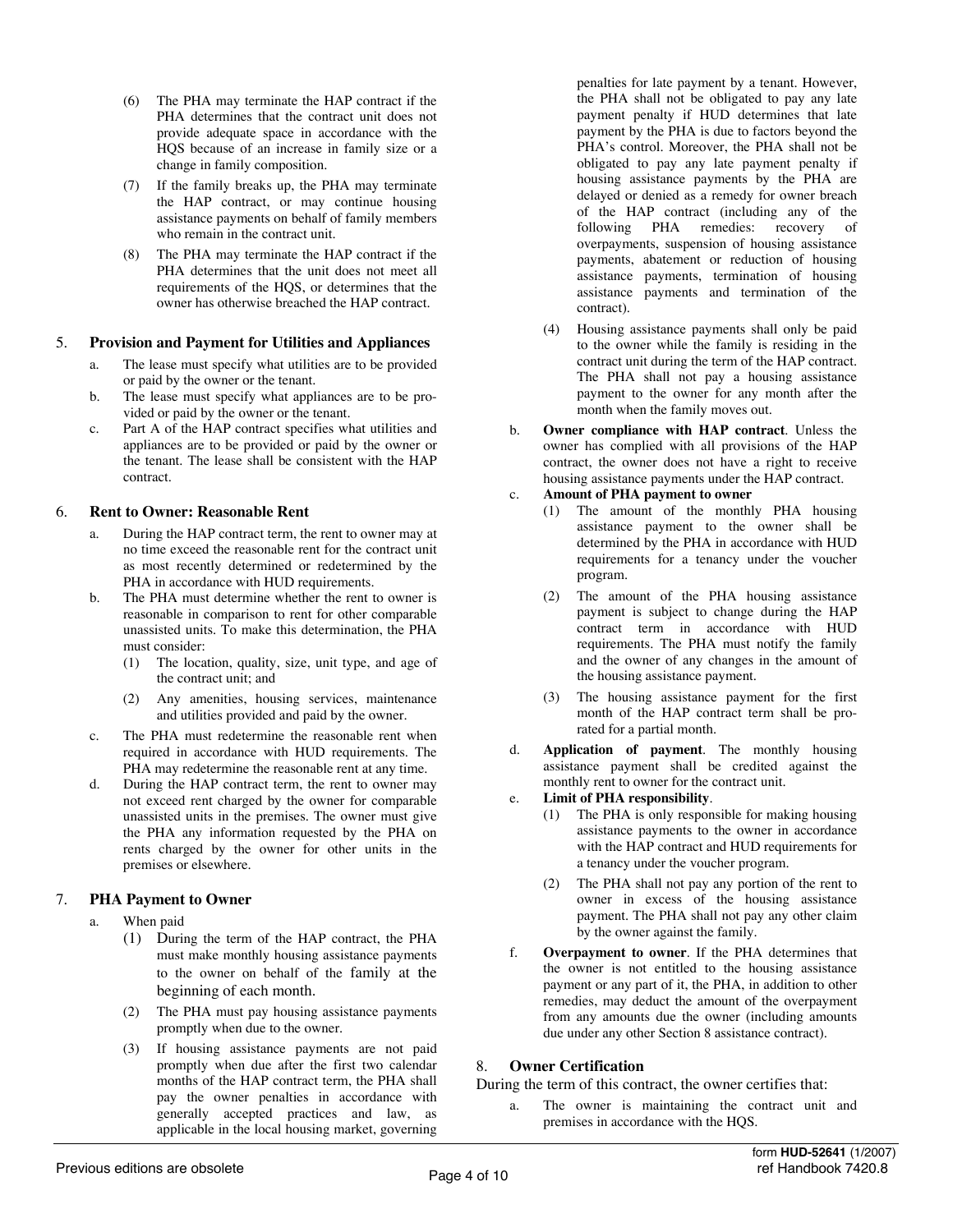- b. The contract unit is leased to the tenant. The lease includes the tenancy addendum (Part C of the HAP contract), and is in accordance with the HAP contract and program requirements. The owner has provided the lease to the PHA, including any revisions of the lease.
- c. The rent to owner does not exceed rents charged by the owner for rental of comparable unassisted units in the premises.
- d. Except for the rent to owner, the owner has not received and will not receive any payments or other consideration (from the family, the PHA, HUD, or any other public or private source) for rental of the contract unit during the HAP contract term.
- e. The family does not own or have any interest in the contract unit.
- f. To the best of the owner's knowledge, the members of the family reside in the contract unit, and the unit is the family's only residence.
- g. The owner (including a principal or other interested party) is not the parent, child, grandparent, grandchild, sister, or brother of any member of the family, unless the PHA has determined (and has notified the owner and the family of such determination) that approving rental of the unit, notwithstanding such relationship, would provide reasonable accommodation for a family member who is a person with disabilities.

#### 9. **Prohibition of Discrimination**. In accordance with

applicable equal opportunity statutes, Executive Orders, and regulations:

- a. The owner must not discriminate against any person because of race, color, religion, sex, national origin, age, familial status, or disability in connection with the HAP contract.
- b. The owner must cooperate with the PHA and HUD in conducting equal opportunity compliance reviews and complaint investigations in connection with the HAP contract.

## 10. **Owner's Breach of HAP Contract**

- a. Any of the following actions by the owner (including a principal or other interested party) is a breach of the HAP contract by the owner:
	- (1) If the owner has violated any obligation under the HAP contract, including the owner's obligation to maintain the unit in accordance with the HQS.
	- (2) If the owner has violated any obligation under any other housing assistance payments contract under Section 8.
	- (3) If the owner has committed fraud, bribery or any other corrupt or criminal act in connection with any Federal housing assistance program.
	- (4) For projects with mortgages insured by HUD or loans made by HUD, if the owner has failed to comply with the regulations for the applicable mortgage insurance or loan program, with the mortgage or mortgage note, or with the regulatory agreement; or if the owner has committed fraud, bribery or any other corrupt or criminal act in connection with the mortgage or loan.
	- (5) If the owner has engaged in any drug-related criminal activity or any violent criminal activity.
- b. If the PHA determines that a breach has occurred, the PHA may exercise any of its rights and remedies under the HAP contract, or any other available rights and remedies for such breach. The PHA shall notify the owner of such determination, including a brief statement of the reasons for the determination. The notice by the PHA to the owner may require the owner to take corrective action, as verified or determined by the PHA, by a deadline prescribed in the notice.
- c. The PHA's rights and remedies for owner breach of the HAP contract include recovery of overpayments, suspension of housing assistance payments, abatement or other reduction of housing assistance payments, termination of housing assistance payments, and termination of the HAP contract.
- d. The PHA may seek and obtain additional relief by judicial order or action, including specific performance, other injunctive relief or order for damages.
- e. Even if the family continues to live in the contract unit, the PHA may exercise any rights and remedies for owner breach of the HAP contract.
- f. The PHA's exercise or non-exercise of any right or remedy for owner breach of the HAP contract is not a waiver of the right to exercise that or any other right or remedy at any time.

#### 11. **PHA and HUD Access to Premises and Owner's Records**

- a. The owner must provide any information pertinent to the HAP contract that the PHA or HUD may reasonably require.
- b. The PHA, HUD and the Comptroller General of the United States shall have full and free access to the contract unit and the premises, and to all accounts and other records of the owner that are relevant to the HAP contract, including the right to examine or audit the records and to make copies.
- c. The owner must grant such access to computerized or other electronic records, and to any computers, equipment or facilities containing such records, and must provide any information or assistance needed to access the records.

## 12. **Exclusion of Third Party Rights**

- a. The family is not a party to or third party beneficiary of Part B of the HAP contract. The family may not enforce any provision of Part B, and may not exercise any right or remedy against the owner or PHA under Part B.
- b. The tenant or the PHA may enforce the tenancy addendum (Part C of the HAP contract) against the owner, and may exercise any right or remedy against the owner under the tenancy addendum.
- c. The PHA does not assume any responsibility for injury to, or any liability to, any person injured as a result of the owner's action or failure to act in connection with management of the contract unit or the premises or with implementation of the HAP contract, or as a result of any other action or failure to act by the owner.
- d. The owner is not the agent of the PHA, and the HAP contract does not create or affect any relationship between the PHA and any lender to the owner or any suppliers, employees, contractors or subcontractors used by the owner in connection with management of the contract unit or the premises or with implementation of the HAP contract.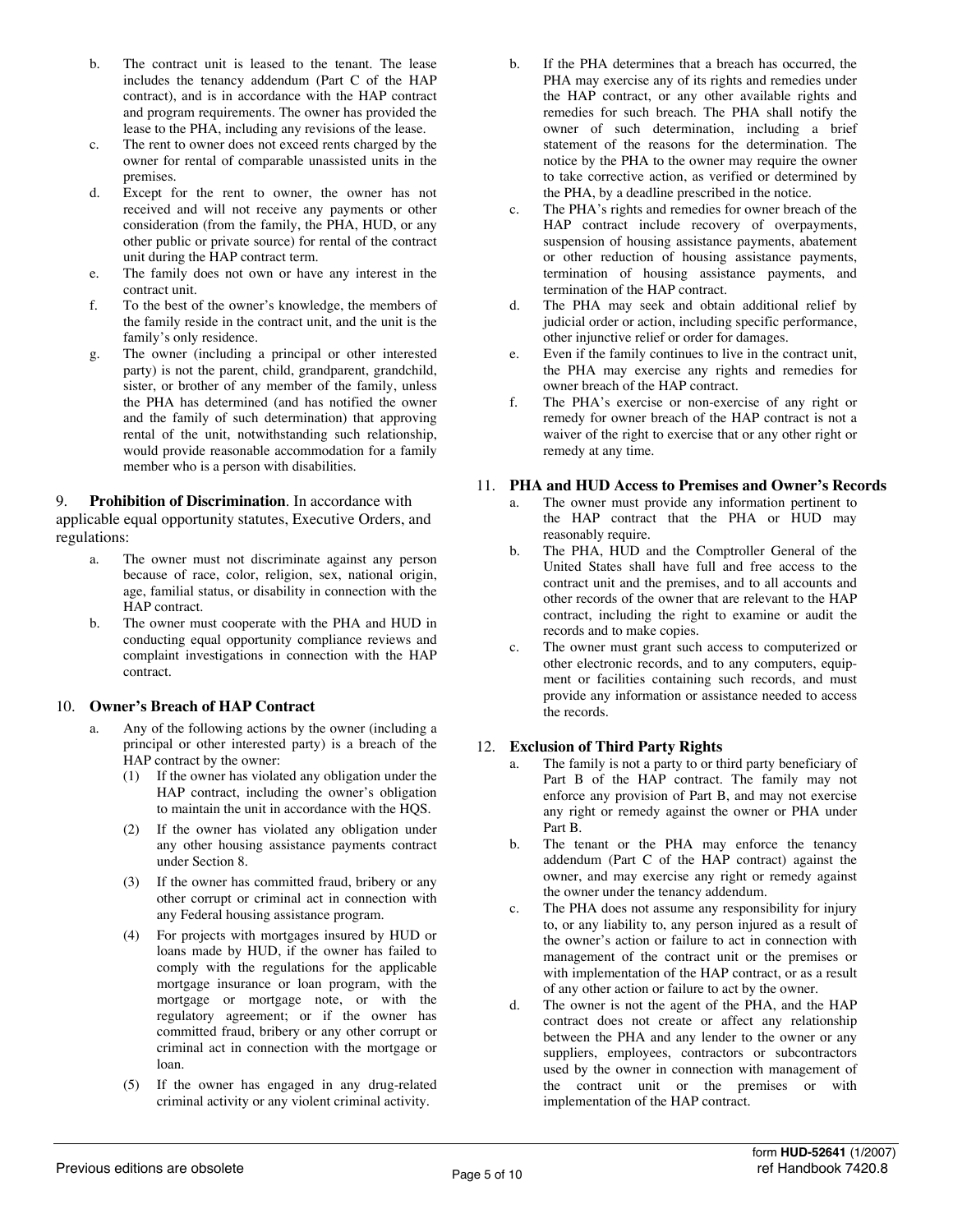## 13. **Conflict of Interest**

- "Covered individual" means a person or entity who is a member of any of the following classes:
	- (1) Any present or former member or officer of the PHA (except a PHA commissioner who is a participant in the program);
	- (2) Any employee of the PHA, or any contractor, sub-contractor or agent of the PHA, who formulates policy or who influences decisions with respect to the program;
	- (3) Any public official, member of a governing body, or State or local legislator, who exercises functions or responsibilities with respect to the program; or
	- (4) Any member of the Congress of the United States.
- b. A covered individual may not have any direct or indirect interest in the HAP contract or in any benefits or payments under the contract (including the interest of an immediate family member of such covered individual) while such person is a covered individual or during one year thereafter.
- c. "Immediate family member" means the spouse, parent (including a stepparent), child (including a stepchild), grandparent, grandchild, sister or brother (including a stepsister or stepbrother) of any covered individual.
- d. The owner certifies and is responsible for assuring that no person or entity has or will have a prohibited interest, at execution of the HAP contract, or at any time during the HAP contract term.
- e. If a prohibited interest occurs, the owner shall promptly and fully disclose such interest to the PHA and HUD.
- f. The conflict of interest prohibition under this section may be waived by the HUD field office for good cause.
- g. No member of or delegate to the Congress of the United States or resident commissioner shall be admitted to any share or part of the HAP contract or to any benefits which may arise from it.

## 14. **Assignment of the HAP Contract**

- a. The owner may not assign the HAP contract to a new owner without the prior written consent of the PHA.
- b. If the owner requests PHA consent to assign the HAP contract to a new owner, the owner shall supply any information as required by the PHA pertinent to the proposed assignment.
- c. The HAP contract may not be assigned to a new owner that is debarred, suspended or subject to a limited denial of participation under HUD regulations (see 24 Code of Federal Regulations Part 24).
- d. The HAP contract may not be assigned to a new owner if HUD has prohibited such assignment because:
	- (1) The Federal government has instituted an administrative or judicial action against the owner or proposed new owner for violation of the Fair Housing Act or other Federal equal opportunity requirements, and such action is pending; or
	- (2) A court or administrative agency has determined that the owner or proposed new owner violated the Fair Housing Act or other Federal equal opportunity requirements.
- e. The HAP contract may not be assigned to a new owner if the new owner (including a principal or other interested party) is the parent, child, grandparent,

grandchild, sister or brother of any member of the family, unless the PHA has determined (and has notified the family of such determination) that approving the assignment, notwithstanding such relationship, would provide reasonable accommodation for a family member who is a person with disabilities.

- f. The PHA may deny approval to assign the HAP contract if the owner or proposed new owner (including a principal or other interested party):
	- (1) Has violated obligations under a housing assistance payments contract under Section 8;
	- (2) Has committed fraud, bribery or any other corrupt or criminal act in connection with any Federal housing program;
	- (3) Has engaged in any drug-related criminal activity or any violent criminal activity;
	- (4) Has a history or practice of non-compliance with the HQS for units leased under the Section 8 tenant-based programs, or non-compliance with applicable housing standards for units leased with project-based Section 8 assistance or for units leased under any other Federal housing program;
	- (5) Has a history or practice of failing to terminate tenancy of tenants assisted under any Federally assisted housing program for activity engaged in by the tenant, any member of the household, a guest or another person under the control of any member of the household that:

(a) Threatens the right to peaceful enjoyment of the premises by other residents;

(b) Threatens the health or safety of other residents, of employees of the PHA, or of owner employees or other persons engaged in management of the housing;

(c) Threatens the health or safety of, or the right to peaceful enjoyment of their residents by, persons residing in the immediate vicinity of the premises; or

- (d) Is drug-related criminal activity or violent criminal activity;
- (6) Has a history or practice of renting units that fail to meet State or local housing codes; or
- (7) Has not paid State or local real estate taxes, fines or assessments.
- g. The new owner must agree to be bound by and comply with the HAP contract. The agreement must be in writing, and in a form acceptable to the PHA. The new owner must give the PHA a copy of the executed agreement.
- 15. **Written Notices**. Any notice by the PHA or the owner in connection with this contract must be in writing.

#### 16. **Entire Agreement: Interpretation**

- a. The HAP contract contains the entire agreement between the owner and the PHA.
- b The HAP contract shall be interpreted and implemented in accordance with HUD requirements, including the HUD program regulations at 24 Code of Federal Regulations Part 982.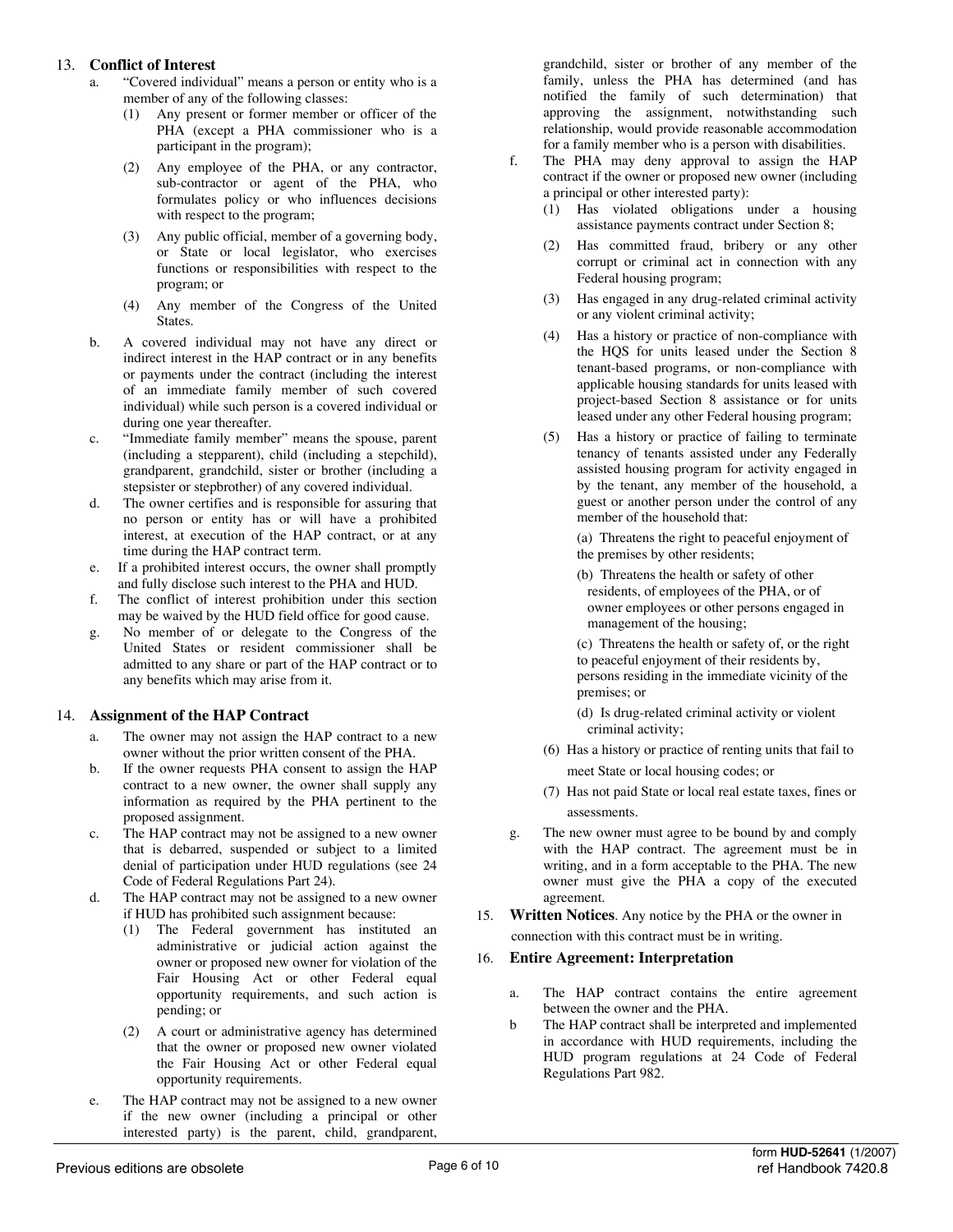# **and Urban Development** Office of Public and Indian Housing

OMB Approval No. 2577-0169 (exp.9/30/2010)

# **Part C of HAP Contract: Tenancy Addendum**

## 1. **Section 8 Voucher Program**

- a. The owner is leasing the contract unit to the tenant for occupancy by the tenant's family with assistance for a tenancy under the Section 8 housing choice voucher program (voucher program) of the United States Department of Housing and Urban Development (HUD).
- b. The owner has entered into a Housing Assistance Payments Contract (HAP contract) with the PHA under the voucher program. Under the HAP contract, the PHA will make housing assistance payments to the owner to assist the tenant in leasing the unit from the owner.

#### 2. **Lease**

- a. The owner has given the PHA a copy of the lease, including any revisions agreed by the owner and the tenant. The owner certifies that the terms of the lease are in accordance with all provisions of the HAP contract and that the lease includes the tenancy addendum.
- b. The tenant shall have the right to enforce the tenancy addendum against the owner. If there is any conflict between the tenancy addendum and any other provisions of the lease, the language of the tenancy addendum shall control.

#### 3. **Use of Contract Unit**

- a. During the lease term, the family will reside in the contract unit with assistance under the voucher program.
- b. The composition of the household must be approved by the PHA. The family must promptly inform the PHA of the birth, adoption or court-awarded custody of a child. Other persons may not be added to the household without prior written approval of the owner and the PHA.
- c. The contract unit may only be used for residence by the PHA-approved household members. The unit must be the family's only residence. Members of the household may engage in legal profit making activities incidental to primary use of the unit for residence by members of the family.
- d. The tenant may not sublease or let the unit.
- e. The tenant may not assign the lease or transfer the unit.

## 4. **Rent to Owner**

- a. The initial rent to owner may not exceed the amount approved by the PHA in accordance with HUD requirements.
- b. Changes in the rent to owner shall be determined by the provisions of the lease. However, the owner may not raise the rent during the initial term of the lease.
- \_\_\_\_\_\_\_\_\_\_\_\_\_\_\_\_\_\_\_\_\_\_\_\_\_\_\_\_\_\_\_\_\_\_\_\_\_\_\_\_\_\_\_\_\_\_\_\_\_\_\_\_\_\_\_\_\_\_\_\_\_\_\_\_\_\_\_\_\_\_\_\_\_\_\_ c. During the term of the lease (including the initial term of the lease and any extension term), the rent to owner may at no time exceed:<br>(1) The reasonable rent f
	- The reasonable rent for the unit as most recently determined or redetermined by the PHA in accordance with HUD requirements, or
	- (2) Rent charged by the owner for comparable unassisted units in the premises.

## 5. **Family Payment to Owner**

- The family is responsible for paying the owner any portion of the rent to owner that is not covered by the PHA housing assistance payment.
- b. Each month, the PHA will make a housing assistance payment to the owner on behalf of the family in accordance with the HAP contract. The amount of the monthly housing assistance payment will be determined by the PHA in accordance with HUD requirements for a tenancy under the Section 8 voucher program.
- c. The monthly housing assistance payment shall be credited against the monthly rent to owner for the contract unit.
- d. The tenant is not responsible for paying the portion of rent to owner covered by the PHA housing assistance payment under the HAP contract between the owner and the PHA. A PHA failure to pay the housing assistance payment to the owner is not a violation of the lease. The owner may not terminate the tenancy for nonpayment of the PHA housing assistance payment.
- e. The owner may not charge or accept, from the family or from any other source, any payment for rent of the unit in addition to the rent to owner. Rent to owner includes all housing services, maintenance, utilities and appliances to be provided and paid by the owner in accordance with the lease.
- f. The owner must immediately return any excess rent payment to the tenant.

#### 6. **Other Fees and Charges**

- a. Rent to owner does not include cost of any meals or supportive services or furniture which may be provided by the owner.
- b. The owner may not require the tenant or family members to pay charges for any meals or supportive services or furniture which may be provided by the owner. Nonpayment of any such charges is not grounds for termination of tenancy.
- c. The owner may not charge the tenant extra amounts for items customarily included in rent to owner in the locality, or provided at no additional cost to unsubsidized tenants in the premises.

## 7. **Maintenance, Utilities, and Other Services**

a. **Maintenance**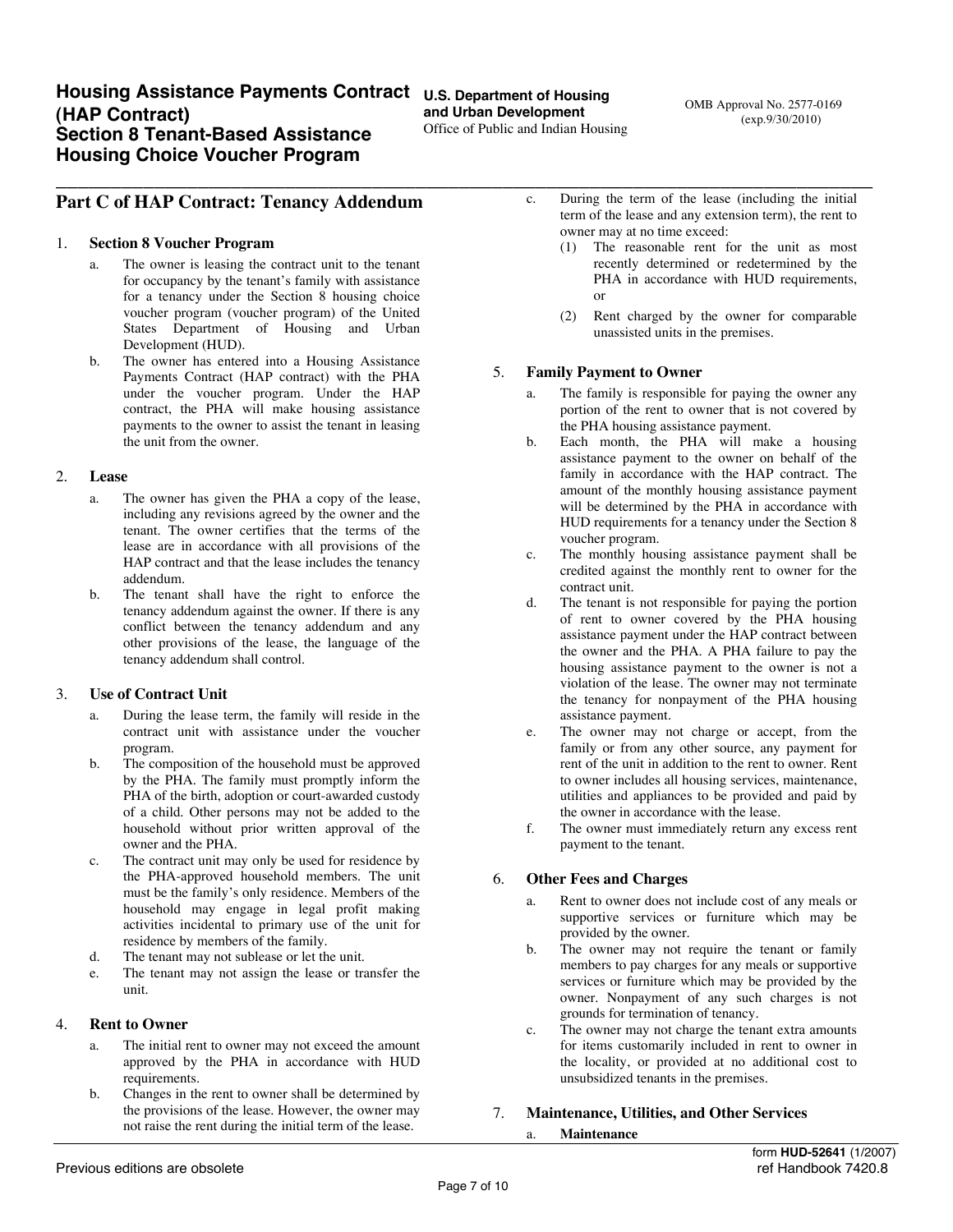- (1) The owner must maintain the unit and premises in accordance with the HQS.
- (2) Maintenance and replacement (including redecoration) must be in accordance with the standard practice for the building concerned as established by the owner.

#### b. **Utilities and appliances**

- (1) The owner must provide all utilities needed to comply with the HQS.
- (2) The owner is not responsible for a breach of the HQS caused by the tenant's failure to:
	- (a) Pay for any utilities that are to be paid by the tenant.
	- (b) Provide and maintain any appliances that are to be provided by the tenant.
- c. **Family damage**. The owner is not responsible for a breach of the HQS because of damages beyond normal wear and tear caused by any member of the household or by a guest.
- d. **Housing services**. The owner must provide all housing services as agreed to in the lease.

#### 8. **Termination of Tenancy by Owner**

- a. **Requirements**. The owner may only terminate the tenancy in accordance with the lease and HUD requirements.
- b. **Grounds**. During the term of the lease (the initial term of the lease or any extension term), the owner may only terminate the tenancy because of:
	- (1) Serious or repeated violation of the lease;
	- (2) Violation of Federal, State, or local law that imposes obligations on the tenant in connection with the occupancy or use of the unit and the premises;
	- (3) Criminal activity or alcohol abuse (as provided in paragraph c); or
	- (4) Other good cause (as provided in paragraph d).
- c. **Criminal activity or alcohol abuse.**
	- (1) The owner may terminate the tenancy during the term of the lease if any member of the household, a guest or another person under a resident's control commits any of the following types of criminal activity:
		- (a) Any criminal activity that threatens the health or safety of, or the right to peaceful enjoyment of the premises by, other residents (including property management staff residing on the premises);
		- (b) Any criminal activity that threatens the health or safety of, or the right to peaceful enjoyment of their residences by, persons residing in the immediate vicinity of the premises;
		- (c) Any violent criminal activity on or near the premises; or
		- (d) Any drug-related criminal activity on or near the premises.
- (2) The owner may terminate the tenancy during the term of the lease if any member of the household is:
	- (a) Fleeing to avoid prosecution, or custody or confinement after conviction, for a crime, or attempt to commit a crime, that is a felony under the laws of the place from which the individual flees, or that, in the case of the State of New Jersey, is a high misdemeanor; or
	- (b) Violating a condition of probation or parole under Federal or State law.
- (3) The owner may terminate the tenancy for criminal activity by a household member in accordance with this section if the owner determines that the household member has committed the criminal activity, regardless of whether the household member has been arrested or convicted for such activity.
- (4) The owner may terminate the tenancy during the term of the lease if any member of the household has engaged in abuse of alcohol that threatens the health, safety or right to peaceful enjoyment of the premises by other residents.

#### d. **Other good cause for termination of tenancy**

- (1) During the initial lease term, other good cause for termination of tenancy must be something the family did or failed to do.
- (2) During the initial lease term or during any extension term, other good cause includes:
	- (a) Disturbance of neighbors,
	- (b) Destruction of property, or
	- (c) Living or housekeeping habits that cause damage to the unit or premises.
- (3) After the initial lease term, such good cause includes:
	- (a) The tenant's failure to accept the owner's offer of a new lease or revision;
	- (b) The owner's desire to use the unit for personal or family use or for a purpose other than use as a residential rental unit; or
	- (c) A business or economic reason for termination of the tenancy (such as sale of the property, renovation of the unit, the owner's desire to rent the unit for a higher rent).

#### **e. Protections for Victims of Abuse.**

- (1) An incident or incidents of actual or threatened domestic violence, dating violence, or stalking will not be construed as serious or repeated violations of the lease or other "good cause" for termination of the assistance, tenancy, or occupancy rights of such a victim.
- (2) Criminal activity directly relating to abuse, engaged in by a member of a tenant's household or any guest or other person under the tenant's control,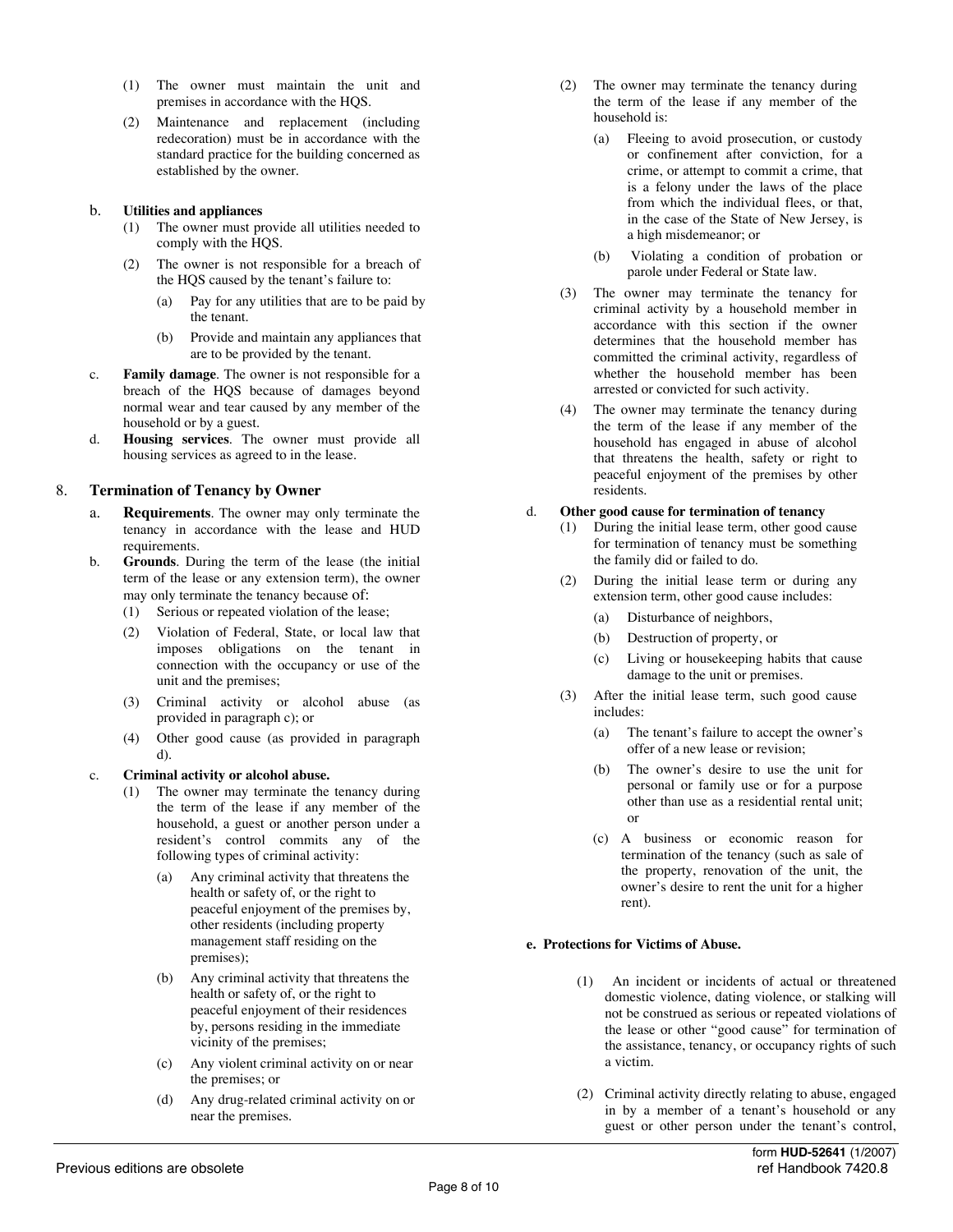shall not be cause for termination of assistance, tenancy, or occupancy rights if the tenant or an immediate member of the tenant's family is the victim or threatened victim of domestic violence, dating violence, or stalking.

- (3) Notwithstanding any restrictions on admission, occupancy, or terminations of occupancy or assistance, or any Federal, State or local law to the contrary, a PHA, owner or manager may "bifurcate" a lease, or otherwise remove a household member from a lease, without regard to whether a household member is a signatory to the lease, in order to evict, remove, terminate occupancy rights, or terminate assistance to any individual who is a tenant or lawful occupant and who engages in criminal acts of physical violence against family members or others. This action may be taken without evicting, removing, terminating assistance to, or otherwise penalizing the victim of the violence who is also a tenant or lawful occupant. Such eviction, removal, termination of occupancy rights, or termination of assistance shall be effected in accordance with the procedures prescribed by Federal, State, and local law for the termination of leases or assistance under the housing choice voucher program.
- (4) Nothing in this section may be construed to limit the authority of a public housing agency, owner, or manager, when notified, to honor court orders addressing rights of access or control of the property, including civil protection orders issued to protect the victim and issued to address the distribution or possession of property among the household members in cases where a family breaks up.
- (5) Nothing in this section limits any otherwise available authority of an owner or manager to evict or the public housing agency to terminate assistance to a tenant for any violation of a lease not premised on the act or acts of violence in question against the tenant or a member of the tenant's household, provided that the owner, manager, or public housing agency does not subject an individual who is or has been a victim of domestic violence, dating violence, or stalking to a more demanding standard than other tenants in determining whether to evict or terminate.
- (6) Nothing in this section may be construed to limit the authority of an owner or manager to evict, or the public housing agency to terminate assistance, to any tenant if the owner, manager, or public housing agency can demonstrate an actual and imminent threat to other tenants or those employed at or providing service to the property if the tenant is not evicted or terminated from assistance.
- (7) Nothing in this section shall be construed to supersede any provision of any Federal, State, or local law that provides greater protection than this section for victims of domestic violence, dating violence, or stalking.
- **f. Eviction by court action**. The owner may only evict the tenant by a court action.
- g. **Owner notice of grounds**
	- (1) At or before the beginning of a court action to evict the tenant, the owner must give the tenant a notice that specifies the grounds for termination of tenancy. The notice may be included in or combined with any owner eviction notice.
	- (2) The owner must give the PHA a copy of any owner eviction notice at the same time the owner notifies the tenant.
	- (3) Eviction notice means a notice to vacate, or a complaint or other initial pleading used to begin an eviction action under State or local law.

## 9. **Lease: Relation to HAP Contract**

If the HAP contract terminates for any reason, the lease terminates automatically.

#### 10. **PHA Termination of Assistance**

The PHA may terminate program assistance for the family for any grounds authorized in accordance with HUD requirements. If the PHA terminates program assistance for the family, the lease terminates automatically.

#### 11. **Family Move Out**

The tenant must notify the PHA and the owner before the family moves out of the unit.

#### 12. **Security Deposit**

- a. The owner may collect a security deposit from the tenant. (However, the PHA may prohibit the owner from collecting a security deposit in excess of private market practice, or in excess of amounts charged by the owner to unassisted tenants. Any such PHA-required restriction must be specified in the HAP contract.)
- b. When the family moves out of the contract unit, the owner, subject to State and local law, may use the security deposit, including any interest on the deposit, as reimbursement for any unpaid rent payable by the tenant, any damages to the unit or any other amounts that the tenant owes under the lease.
- c. The owner must give the tenant a list of all items charged against the security deposit, and the amount of each item. After deducting the amount, if any, used to reimburse the owner, the owner must promptly refund the full amount of the unused balance to the tenant.
- d. If the security deposit is not sufficient to cover amounts the tenant owes under the lease, the owner may collect the balance from the tenant.

## 13. **Prohibition of Discrimination**

In accordance with applicable equal opportunity statutes, Executive Orders, and regulations, the owner must not discriminate against any person because of race, color, religion, sex, national origin, age, familial status or disability in connection with the lease.

#### 14. **Conflict with Other Provisions of Leas**e